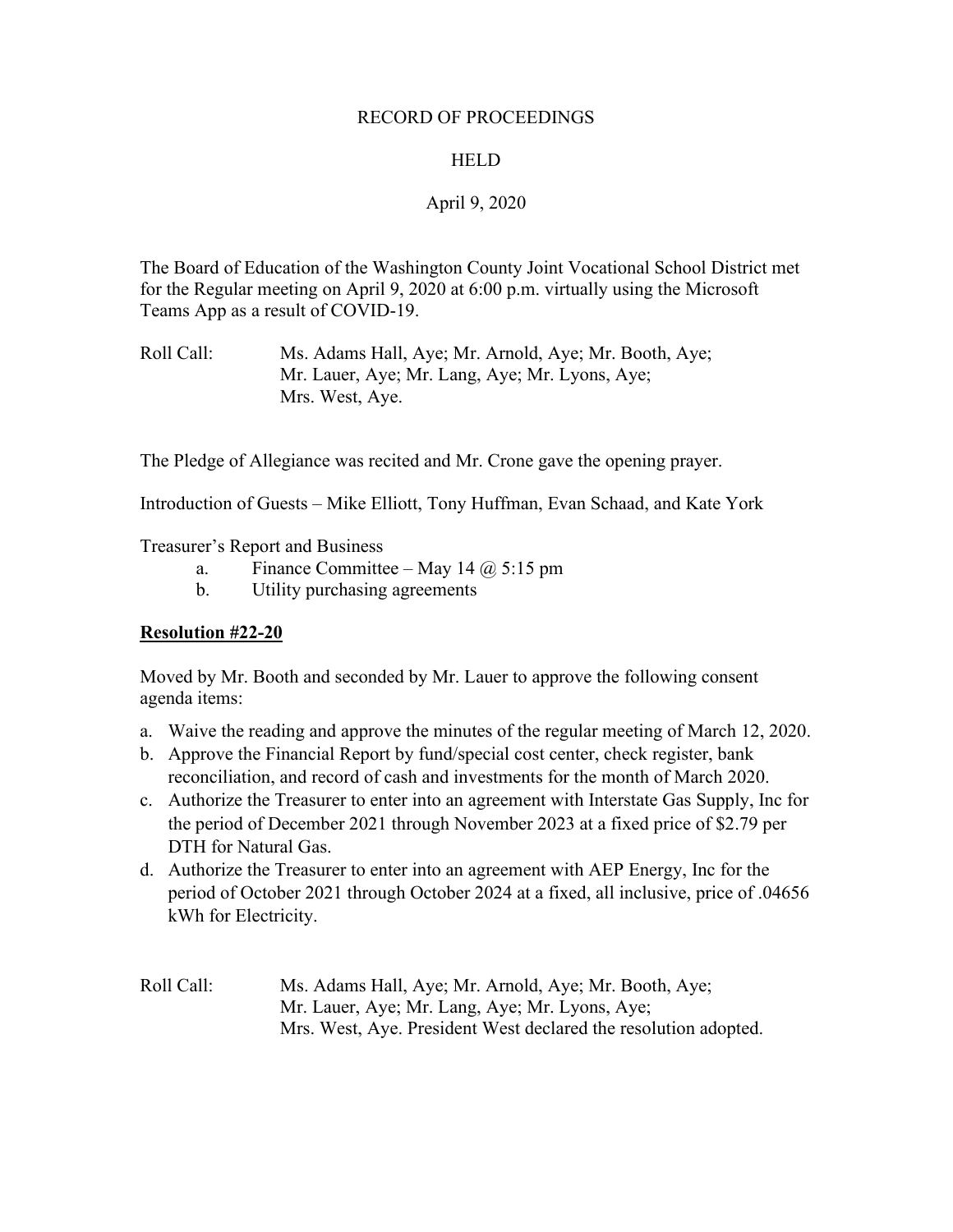Page 6201 Minutes – Washington County JVS District April 9, 2020

Superintendent's Report and Business

- a. Honor Roll  $3<sup>rd</sup>$  Nine Weeks
- b. Distance and/or Online Learning
- c. HB197 Permitting Virtual Meetings during Emergency

### **Resolution #23-20**

Moved by Mr. Arnold and seconded by Mr. Lauer to approve the following consent agenda items:

| $\mu$ new Certificated Staff Contract beginning July 1, 2020. |                                |  |
|---------------------------------------------------------------|--------------------------------|--|
| <b>Adult Technical Training</b>                               | Contract                       |  |
| Clark, Martin                                                 | 1 Yr.                          |  |
| Moore, John                                                   | 4 Yr.                          |  |
| Secondary                                                     | Contract                       |  |
| Boyd, Phyllis                                                 | 1 Yr. Effective 8/17/2020      |  |
| Canterbury, Jeffrey                                           | 4 Yr. Effective 8/17/2020      |  |
| Copen, Lauren                                                 | Continuing Effective 8/17/2020 |  |
| Dailey, Daniel                                                | 2 Yr. Effective 8/17/2020      |  |
| Elfline, Shari                                                | 2 Yr. Effective 8/17/2020      |  |
| Garner, Shayne                                                | 4 Yr. Effective 8/17/2020      |  |
| Miller, Kimberly                                              | 1 Yr. Effective 8/17/2020      |  |
| Morris, Melissa                                               | 1 Yr. Effective 8/17/2020      |  |
| Warren, Chelsea                                               | 1 Yr. Effective 8/17/2020      |  |
| Wolfe, Deana                                                  | Continuing Effective 8/17/2020 |  |
| Wright, Robin                                                 | 2 Yr. Effective 8/17/2020      |  |

a. Renew Certificated Staff Contract beginning July 1, 2020.

b. Renew Classified Contracts beginning July 1, 2020:

| <b>Name</b>      | Contract | <b>Classification/Step</b>          |
|------------------|----------|-------------------------------------|
| Bookman, Gerald  | 2 Yr.    | II/4 (Custodial Service/Classified) |
| Bradford, Stacy  | 2 Yr.    | II/6 (Secretarial/Clerical Service  |
|                  |          | Classified)                         |
| Chidester, Erica | 2 Yr.    | III/5 (ATT Manager Classified)      |
| Copen, Curtis    | 2 Yr.    | III/5 (ATT Manager Classified)      |
| Ketelsen, Wendy  | 2Yr.     | I/6 (Financial Aid/Student Services |
|                  |          | Coordinator Classified)             |
| Lewis, Corey     | 2 Yr.    | I/5 (ITS Classified)                |
| White, Melinda   | $2 Yr$ . | II/6 (Secretarial/Clerical Service  |
|                  |          | Classified)                         |

- c. Authorize Superintendent to notify Staff regarding possible reductions.
- d. Approve Guarantee Trust Life Insurance Company for Student Accident Insurance for 2020-2021.
- e. Approve Commercial Facility Fire Contract with City of Marietta at the cost of \$500 for one year beginning May 1, 2020 and ending April 30, 2021.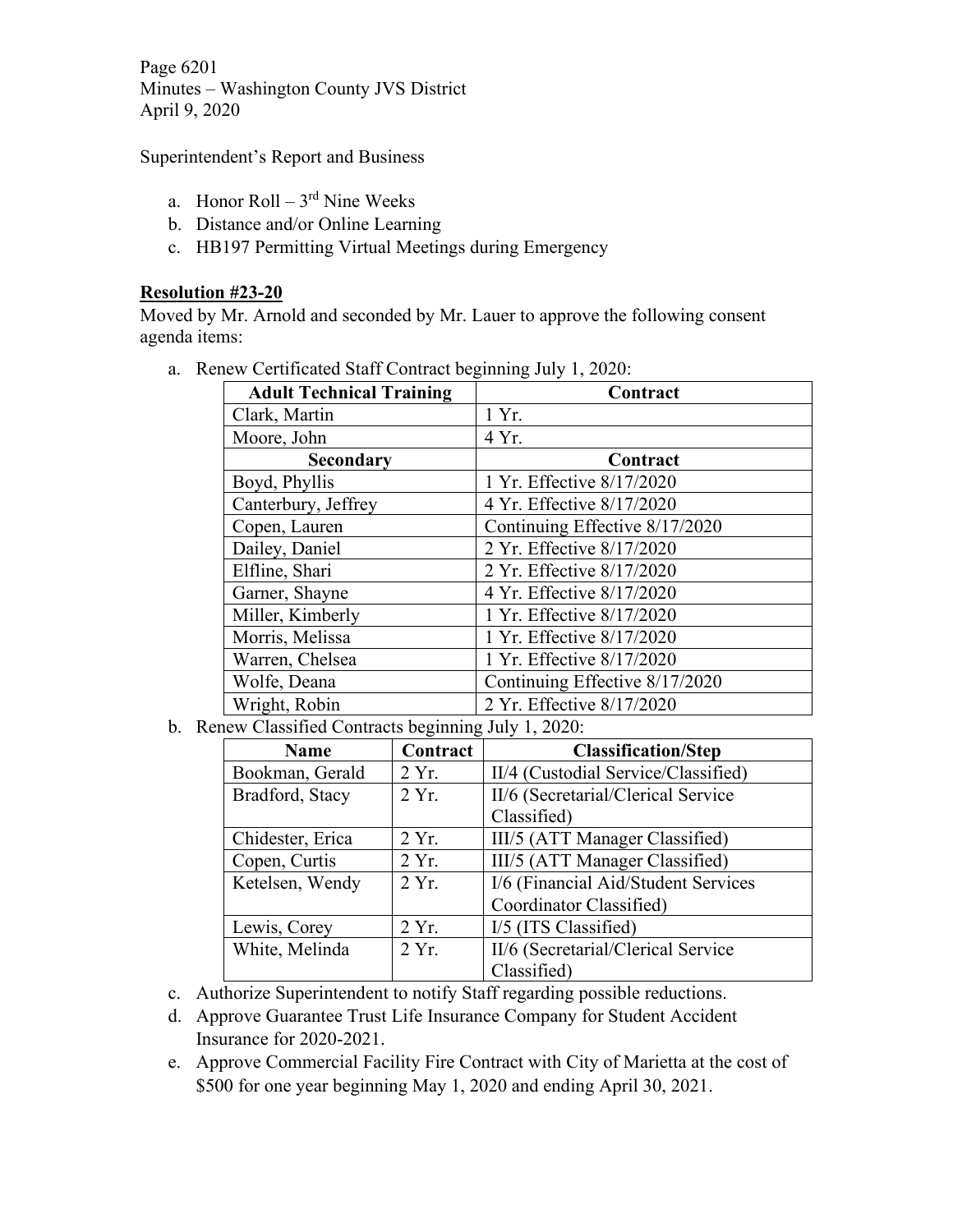Page 6202 Minutes – Washington County JVS District April 9, 2020

- f. Approve textbook for Math "Glencoe Math Accelerated, Student Edition" First Edition – ISBN 9780076637980.
- g. Approve textbook for English "Pacemaker American Literature" ISBN 9780130246332.
- Roll Call: Ms. Adams Hall, Aye; Mr. Arnold, Aye; Mr. Booth, Aye; Mr. Lauer, Aye; Mr. Lang, Aye; Mr. Lyons, Aye; Mrs. West, Aye. President West declared the resolution adopted.

### **Resolution #24-20 – Distance and/or Online Learning Plan**

Moved by Mr. Booth and seconded by Mr. Arnold to approve the following resolution:

WHEREAS, The Board of Education wishes to utilize distance and/or online learning to make-up days for 2019-2020 school year to account for school closings due to implications of COVID-19. Notwithstanding anything to the contrary in section 3313.482 of the Revised Code, the board hereby requires students to access and complete classroom lessons posted on Schoology, Infinite Campus and/or the district's website in order to make up hours in 2019-2020 school year. Effective March 16, 2020, for which it is necessary to close schools, due to the Governor's emergency school closing declaration.

Roll Call: Ms. Adams Hall, Aye; Mr. Arnold, Aye; Mr. Booth, Aye; Mr. Lauer, Aye; Mr. Lang, Aye; Mr. Lyons, Aye; Mrs. West, Aye. President West declared the resolution adopted.

### **Resolution #25-20 – 2019-20 Evaluations**

Moved by Mr. Lauer and seconded by Ms. Adams Hall to approve the following resolution:

WHEREAS, Section 17(M) of Am. Sub. H.B. 197 of the Ohio General Assembly permits a board of education to elect not to conduct evaluations of teachers under Chapter 3319 of the Ohio Revised Code for the 2019-20 school year based on a determination that it would be impossible or impracticable to do so; and

WHEREAS, the Board desires to make such an election for the 2019-20 school year.

NOW, THEREFORE, BE IT RESOLVED that the Board finds that it would be impossible or impracticable to conduct evaluations of teachers pursuant to Chapter 3319 of the Ohio Revised Code for the 2019-20 school year if said evaluations were not completed prior to the Ohio Director of Health's Order on March 14, 2020, ordering the closure of K-12 schools in Ohio;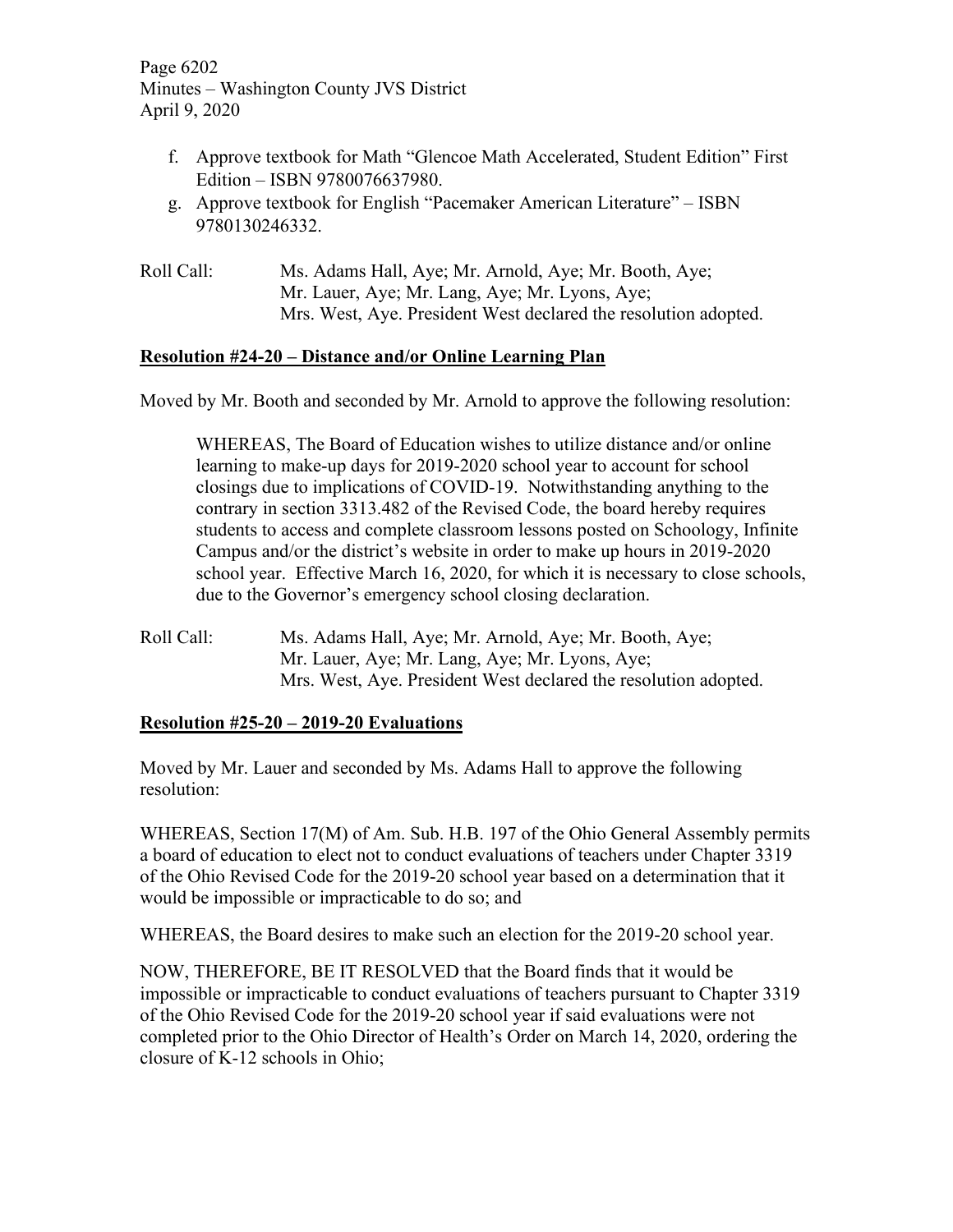Page 6203 Minutes – Washington County JVS District April 9, 2020

BE IT FURTHER RESOLVED that the Board elects not to conduct evaluations under Chapter 3319 of the Ohio Revised Code for teachers during the 2019-20 school year, to the extent that such evaluations were not completed prior to March 14, 2020.

Roll Call: Ms. Adams Hall, Aye; Mr. Arnold, Aye; Mr. Booth, Aye; Mr. Lauer, Aye; Mr. Lang, Aye; Mr. Lyons, Aye; Mrs. West, Aye. President West declared the resolution adopted.

### **Resolution #26-20 – Accept Resignation of Brad Hemmerly**

Moved by Mr. Arnold and seconded by Mr. Lauer to approve the following resolution:

WHEREAS, Brad Hemmerly, Makerspace Coordinator, has submitted a letter of resignation; therefore,

BE IT RESOLVED, That the resignation of Brad Hemmerly be accepted Effective April 30, 2020.

Roll Call: Ms. Adams Hall, Aye; Mr. Arnold, Aye; Mr. Booth, Aye; Mr. Lauer, Aye; Mr. Lang, Aye; Mr. Lyons, Aye; Mrs. West, Aye. President West declared the resolution adopted.

# **Resolution #27-20 – Accept Resignation of Mary Ann VonVille**

Moved by Mr. Booth and seconded by Mr. Lyons to adopt the following resolution:

WHEREAS, MaryAnn VonVille, Intervention/Media Specialist, has submitted a letter of resignation; therefore,

BE IT RESOLVED, That the resignation of MaryAnn VonVille be accepted Effective April 3, 2020.

Roll Call: Ms. Adams Hall, Aye; Mr. Arnold, Aye; Mr. Booth, Aye; Mr. Lauer, Aye; Mr. Lang, Aye; Mr. Lyons, Aye; Mrs. West, Aye. President West declared the resolution adopted.

# ADJOURNMENT

Moved by Mr. Lyons and seconded by Mr. Booth to adjourn.